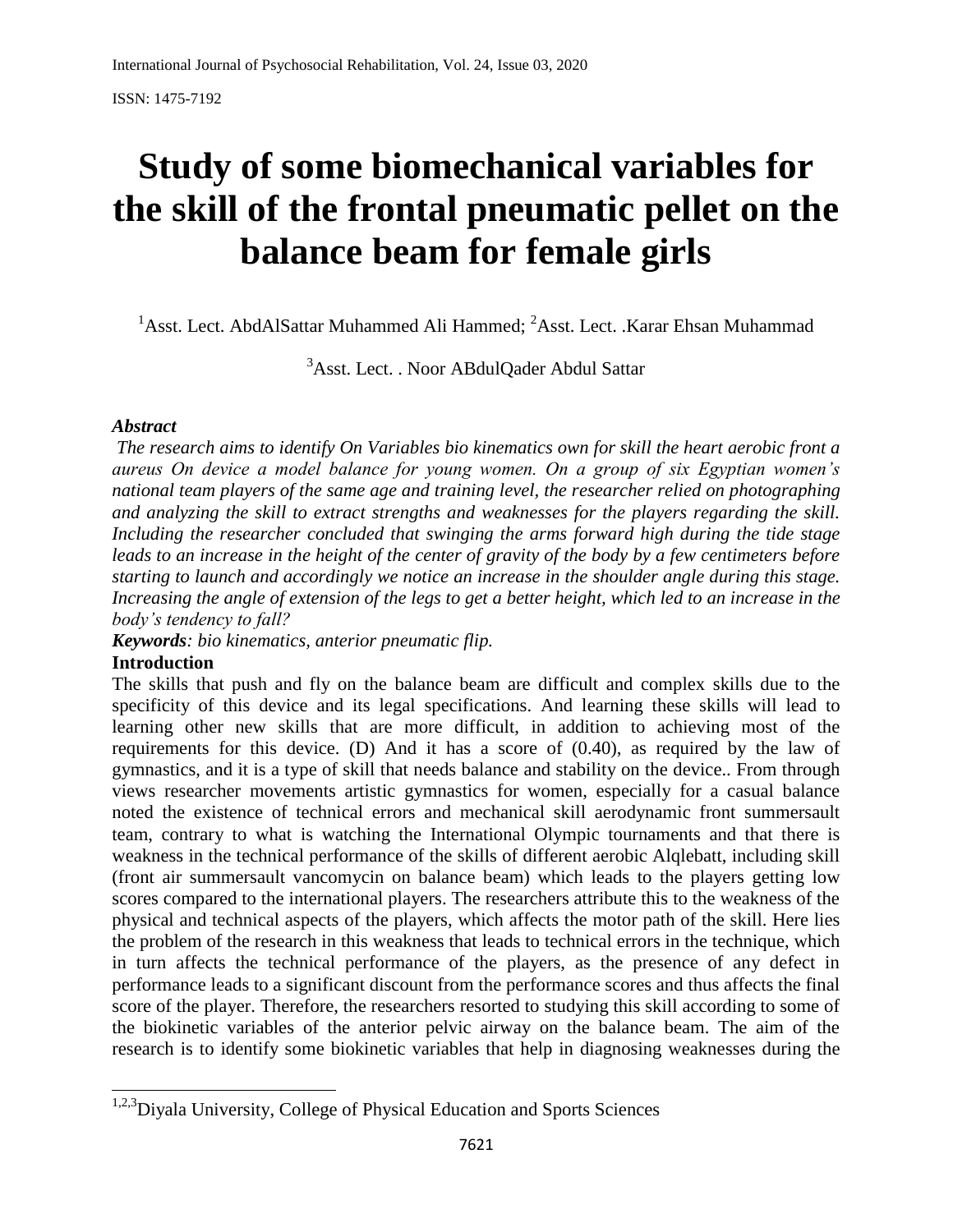performance of this skill and trying to avoid them through special exercises that the player uses by the coach based on the moments of the body parts, and to obtain better degrees by adjusting the technique according to the requirements that Technical performance existing in international law is well governed. This work may lead to the development of some scientific solutions to the problem of training technical performance and physical abilities to raise the scientific level of performance of this skill of analysis.

2- Research procedures:

2-1 Research Methodology: The researcher used the experimental method for one equal group that suits the research. Experimental research aims to bring about "a deliberate and controlled change of the specific conditions of an event, and to observe and explain the actual changes in that event." (Sami, 2000.359)

2-2 The research sample The experiment was conducted on the Egyptian national team for women, whose number is (6) players, with the same training level and age, and in an intentional manner, and they are from the original community.

2-3 Means, devices and tools used in the research:

Arab and foreign sources, the international information network (Internet), software and applications used in the computer, arbitration form, assistant work team, two video cameras (typeCasio) with tripod,

Two (2) video tapes (National 8 ML) And (National 6 ML), Laptop type computer (P4) Number (1) and kinetic analysis system art fish, CDs (CD) Number (2) type)Princo), the legal balance beam device with a length of  $(5)$  m and a height of  $(1.25 \text{ cm})$  number  $(2)$ , the simplest gymnastics with a height of (1.20) numbered (2), a tape measure meter with a number of (1). 2-4 the selected bio kinetic variables and their extraction method:

The bio kinetic variables were chosen according to the division of the movement into stages, starting from the stage of rise to the stage of decline, and they were as follows.(Firdous, 2015,85) Stage of advancement

Rotating or spooling phase.

Landing phase

On the basis of that, the bio kinetic variables were selected by converting the video film to the calculator and processing it using the analysis system (Dart fish) And the researchers adopted it according to its importance as the main variables in this skill. (Sareeh, 2007, 215).

2-5 steps of conducting a search:

2.5-1 The exploratory experiment.

In order to avoid the difficulties and obstacles that the researcher may face during the conduct of the main experiment and to identify the strengths and weaknesses of the work and its validity

The exploratory experiment was conducted at five o'clock in the evening on Thursday, corresponding to (20 07/17/20) in the indoor hall of the Egyptian gymnastics team on two players from among the members of the research sample. The researcher used two videographers (type Casio) number (2velocity480 picture/second), and video films (type National) (8ML6ML, Korean made. Developed the first camera to the side of a balance beam so as to be her lens perpendicular to the middle of the player movement point and just 9.58 meters and the height of the lens from the floor (1.65 m), and the researcher used lateral imaging for analysis and extraction variables skill front air summersault vancomycin on the device the second camera in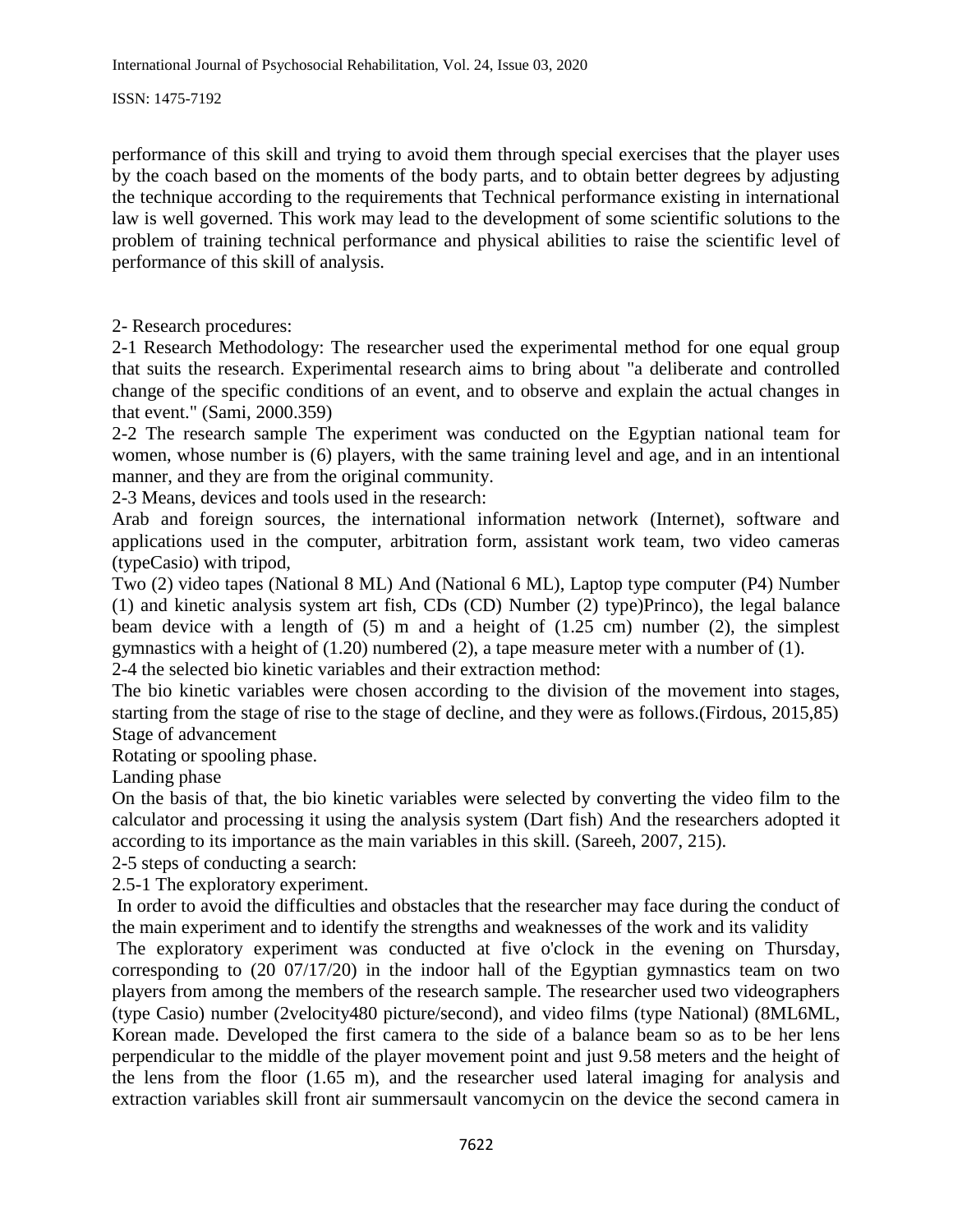front The balance beam is distanced (5.70M) It was used in order to obtain the motor path of the skill for the arbitration evaluation of the courts. It depicted the technical performance of the search skill, 40 meters high, and its lens height (1.75 meters) to depict the lateral movement when the player was landing. And it turned out that these distances do not give good clarity in following the movement of the player, which necessitated the researcher to adjust these dimensions to get the best clarity of the image. The deductions are as follows:

- First camera remote (5.70) meters from the side and a height of 1.70 m.

- Second camera at a distance (6.50(meters and height) 1.60m in front of the crossbar.

In addition, the researcher benefited from this exploratory experience in:

1- Identifying the obstacles that the researcher may face during filming. For the purpose of avoiding it during the Implementation of the main tribal imaging process

2- Verify the validity of used video and film cameras.

3- Determining the locations and dimensions of the camera from the device, determining the distances and measurements of the camera, and shooting performance.

4- Determining the movement paths of the players while performing the skill on the device.

5- Verify the clarity of the image and the accuracy of data acquisition.

6- Determine the time taken for the imaging process.

7- Recognize the adequacy of the sample members' understanding of testing and imaging.

8- Knowing the efficiency of the assistant work personnel and their understanding of the imaging and testing procedures in the research.

2-5-2 The main experience of photographing the sample:

The researcher used videography to photograph the research sample at five o'clock in the evening on Saturday corresponding to (2017/07/22) in the inner hall of the gymnasium. The aim of it is to extract the biokinetic variables in the analysis of the skill in question and compare these variables with the global model to extract the kinematic difference between the players and the model in terms of level.

As well as evaluating the level of technical performance of the players. The filming was done with a video (camera. CASIO) number (2) installed on a tripod, and the two cameras were turned on at the same time after completing the determination of the distances and measurements of the device and the skill performance. So that the movement of the player that is photographed is at a right angle with the lens, where we guarantee the depiction of the player's movement from the moment of getting up until the moment of landing on the balance beam device, in order to Ensure the correctness of the kinematic analysis. (Firdous,2008,92)

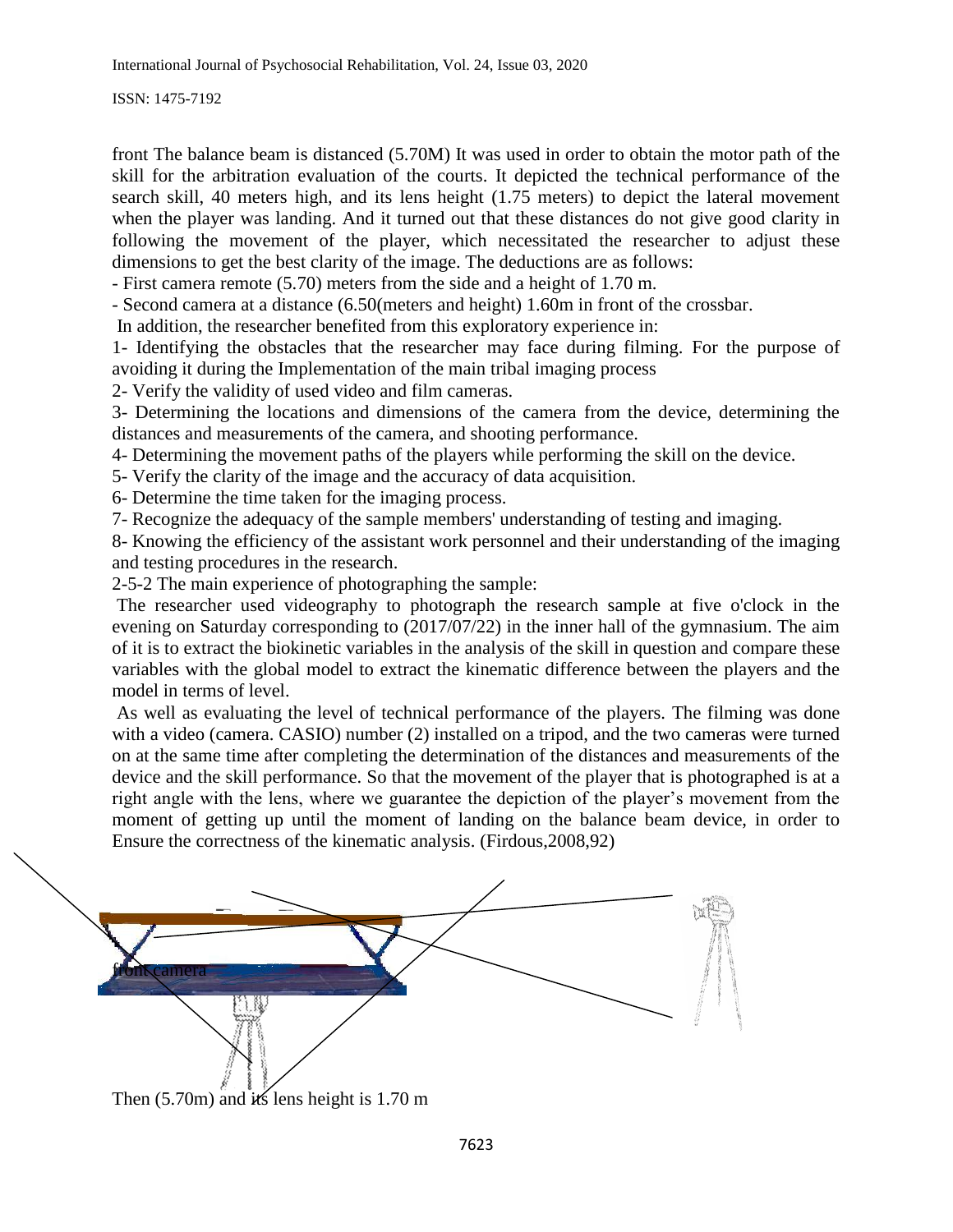side camera after camera (6.50(m and the height of its lens)1.60) NS

The shape (1) It shows the dimensions of the cameras used

3- Analysis and discussion of the results:

**Table (1)**

**It shows the arithmetic means, standard deviations of the sample under investigation, the value of the model and the value of (t) Calculated and the significance of the differences in the variables mk c under research**

| Variables      | measruing | post test |         | form |         | Values t   | The significance of |
|----------------|-----------|-----------|---------|------|---------|------------|---------------------|
|                | unit      |           | $\pm p$ | S    | $\pm p$ | calculated | the differences     |
| pkg<br>1n      | meter     | 0.682     | 0.025   | 0.77 | 0.017   | 8.713      | moral               |
| preparation    |           |           |         |      |         |            |                     |
| mkj in tide    | meter     | 0.942     | 0.034   | 1.08 | 0.027   | 10.050     | moral               |
| Highest PKJ in | meter     | 1.368     | 0.019   | 1.45 | 0.001   | 10.307     | moral               |
| aviation       |           |           |         |      |         |            |                     |

**\* Values t calculated (2.571(at significance level)0.05) In front of the degree of freedom (6- 1=5).**

**Table (2)**

**It shows the arithmetic means, standard deviations of the sample under investigation, the value of the model and the value of (t) Calculated and the significance of the differences in the variables mk c under research**

| Variables       | measuring          | post test |         | form   | Values t   | The significance of |
|-----------------|--------------------|-----------|---------|--------|------------|---------------------|
|                 | unit               | S         | $\pm p$ |        | calculated | the differences     |
| cruising speed  | m/s                | 3.760     | 0.047   | 4.12   | 18.974     | moral               |
| Momentum        | $kg \, \text{m/s}$ | 54.167    | 7.834   | 30     | 7.557      | moral               |
| change to rise  |                    |           |         |        |            |                     |
| Linear momentum | $kg \, \text{m/s}$ | 168.335   | 12.387  | 185.4  | 3.375      | moral               |
| in flight       |                    |           |         |        |            |                     |
| Angular         | $kg \text{ m}$ 2/d | 266.672   | 26.118  | 292.93 | 2.463      | random              |
| in<br>momentum  |                    |           |         |        |            |                     |
| flight          |                    |           |         |        |            |                     |

## **\* Values t calculated (2.571(at significance level (0.05) In front of the degree of freedom (6- 1=5).**

### **Results**

Through Table (1), there is a significant difference between the height of the center of body mass at the moment of preparation between the global model and the research sample. During which she invests the movement of her body during the performance of the skill, and thus the global level was distinguished by these characteristics, which made the differences appear in his favor and with clear differences from what distinguished the individuals of the research sample. In addition, the player who performs the skill of the front air cardio needs a greater inclination than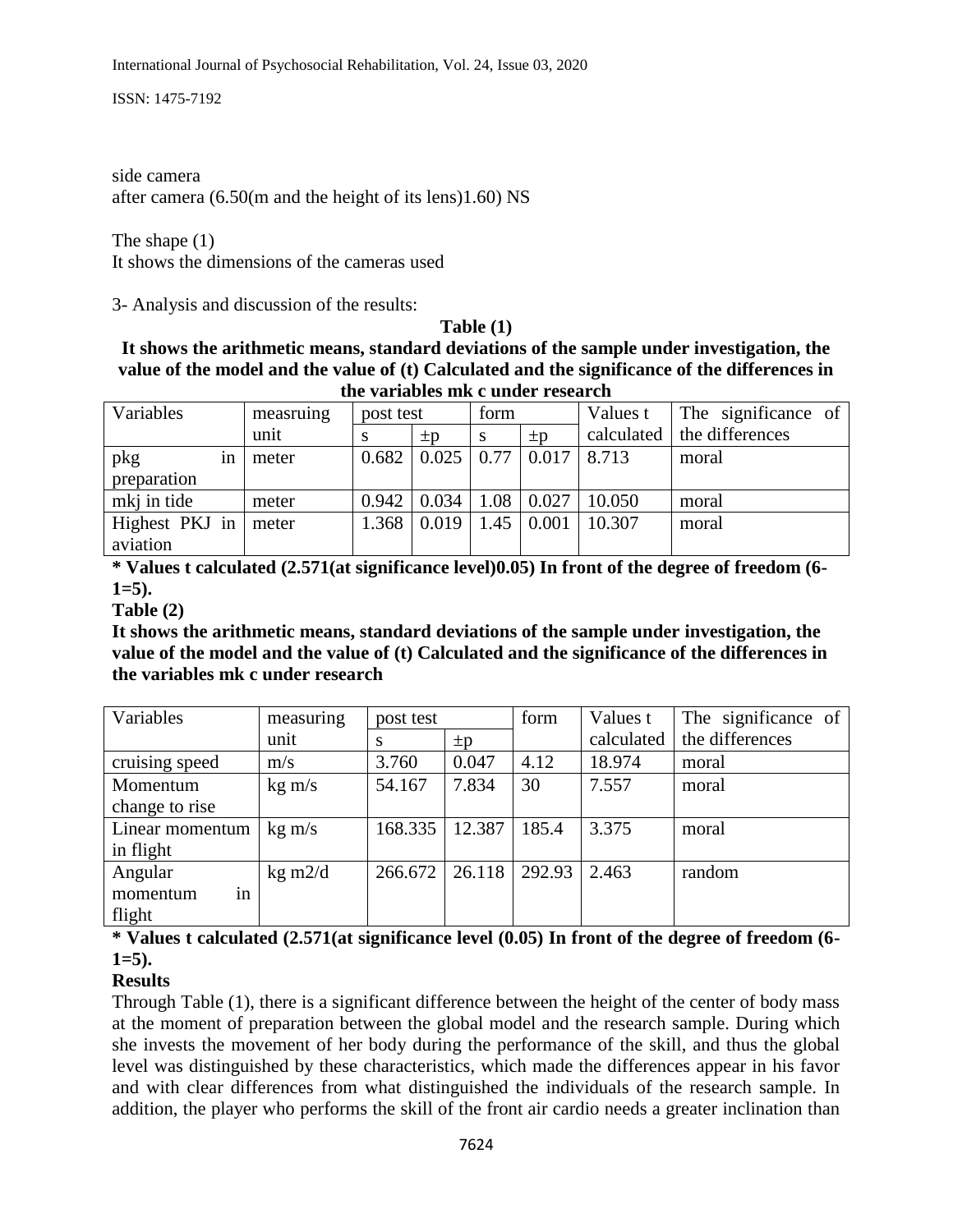it is by relying on the pivot leg, whether at the moment of preparation or extension, and this leads to an increase in the tide in the knee joint of the driving leg to reach the state of full extension of it to reach a state of flight, allowing him to After performing the landing process on the crossbar after finishing smoothly and well. This is one of the technical matters that must be focused on in order to achieve the level that matches the international level in this skill. As well as in (height of body mass center in flight), there is a significant difference between the two research groups in favor of the global model. The researcher attributes that the height of the center of body mass at the moment of tide, whether in the global model or the research sample, leads to raising the center of body mass in front of the fulcrum base, and then the vertical distance to the center of gravity of the body will increase, and in turn leads to achieving better flight, which contributes to a state of balance for the masses of the body sections that It will contribute to a good motor transfer process and achieve good compatibility, as the research sample is supposed to be on a level close to the global model. The goal of achieving integration in these variables is to serve the motor duty of performing this skill.



It shows the arithmetic means of the Egyptian and global model in the variables A, K C

As for Table (2), we find that the full extension of the joints of the body at the moment of propulsion will lead to obtaining an appropriate starting velocity to deliver the body to the appropriate motor path with the system of levers that transforms the body from a force lever to a speed lever to obtain the necessary speed in performing the movement. (Mainel, 1987,109). The researcher attributes that the change in the value of the momentum change, the less it is, we get a good angular velocity at the moment of rising, and then to a good angular momentum after the push, as the mathematician changes the value of the momentum at the moment of rising inevitably, but the lower the value of the momentum change, this is an indication of Increasing the thrust of the force at this moment, as this was one of the features that distinguished the global model in comparison with the values of the variable for the same research sample. As a result of the change in the angular difference, which leads to an improvement in the value of the angular velocity of the body as a whole and this is related to the increase in the amount of total momentum (Whether linear or angular) that the athlete obtains at this stage and then invests it in increasing the trajectory of the center of body mass when flying. (Explicit, 2007, 34)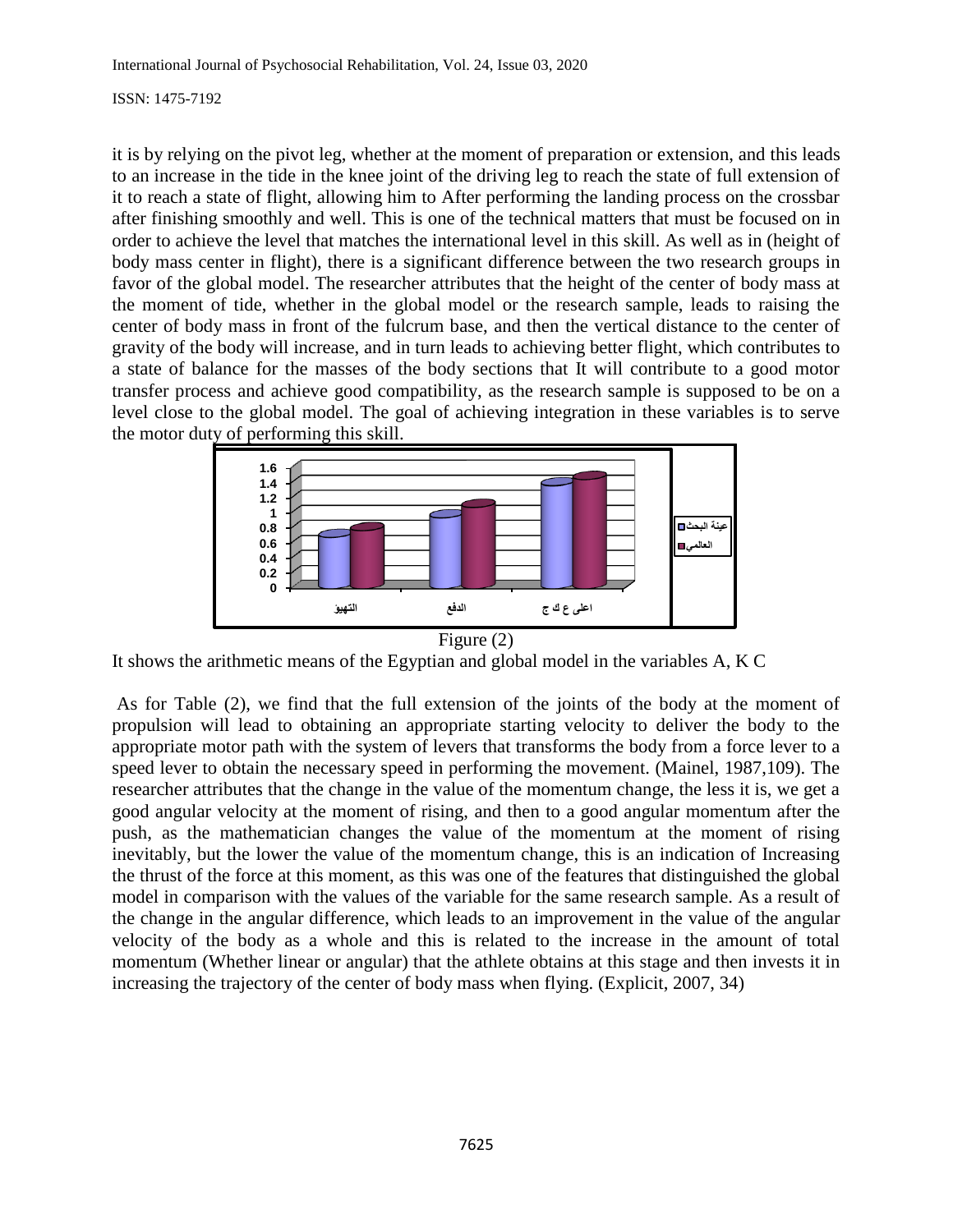

Figure (3)

It shows the arithmetic means of the Egyptian and global model in the starting speed variable



Figure (4)

It shows the arithmetic means of the Egyptian and global model in the momentum variables **Conclusions**

- 1- Swinging the arms forward high during the tide stage leads to an increase in the center of gravity of the body by a few centimeters before starting to launch, and accordingly we notice an increase in the shoulder angle during this stage.
- 2- Increasing the angle of extension of the legs to get a better height, which led to an increase in the body's tendency to fall?
- 3- In increasing the center of gravity of the body during the tide as a result of swinging the right arms, which leads to an increase in the center of gravity of the body during flight.
- 4- To increase the starting speed to serve the motor path of the skill.
- 5- Reducing the momentum while getting up, and this leads to an increase in linear and angular during flight.
- 6- Laying the mechanical foundations as a basis for the training process for sports movements facilitates the process of feedback, evaluation and correction of errors during performance.
- 7- By developing and directing the path of movement in the air core, we are directing the path of action of the special force and making great use of it. **References**
- 1- FirdousMajeed Amin.. The effect of special strength training on some biokinetic variables and the technical performance of the frontal pneumatic cardio skill on the balance beam for young women. (PhD thesis, University of Baghdad, College of Physical Education for Girls, 2008).
- 2- FirdousMajeed Amin: Artistic gymnastics for women in the field of learning. 1st Edition (Central Press - Diyala University. House of National Books and Documents, Baghdad, 2015).